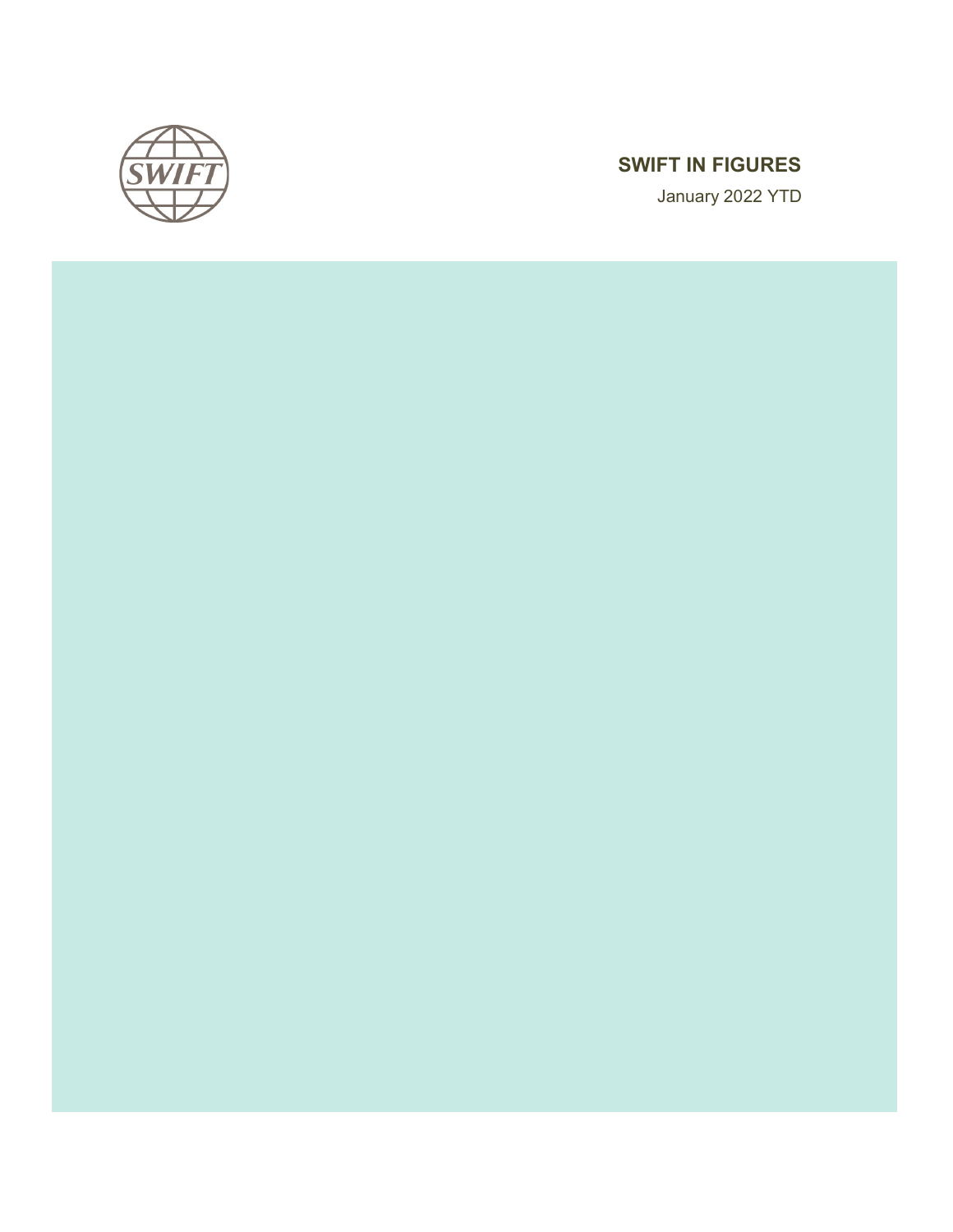# Key Highlights January 2022 YTD

# SWIFTNet FIN



# SWIFTNet InterAct

#### 112,976,982

**Total live users** 

Total InterAct Messages (January 2022 YTD)

5,868,934 Average InterAct Messages (January 2022 YTD)

Live participants 6,150<br> **Total live users** 6,150<br> **11,644** 

5,868,934 Average InterAct Messages (January 2022)

-33.6%

InterAct Growth (January 2022 YTD)

SWIFTNet InterAct Traffic by Month



# SWIFTNet FileAct

790,757,438 Total FileAct Kchar (January 2022 YTD)

41,078,308 Average FileAct KChar (January 2022 YTD)

41,078,308 Average FileAct KChar (January 2022)

24.3% FileAct Growth (January 2022 YTD) SWIFTNet FileAct Traffic by Month

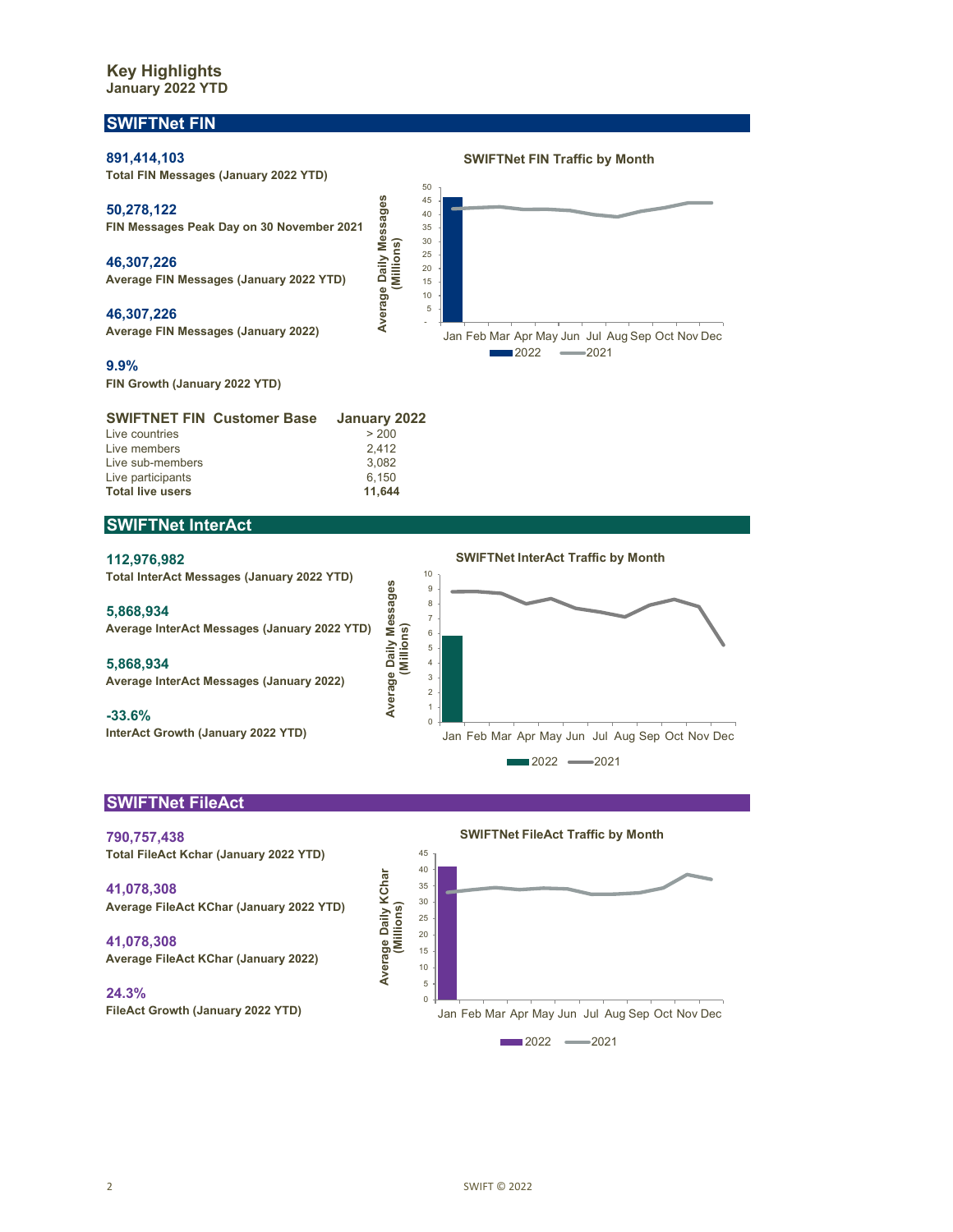#### Details January 2022 YTD

# SWIFTNet FIN

### Distribution by Market





(\*) Growth adjusted to business days (19.25 in 2022 vs 19.2 in 2021)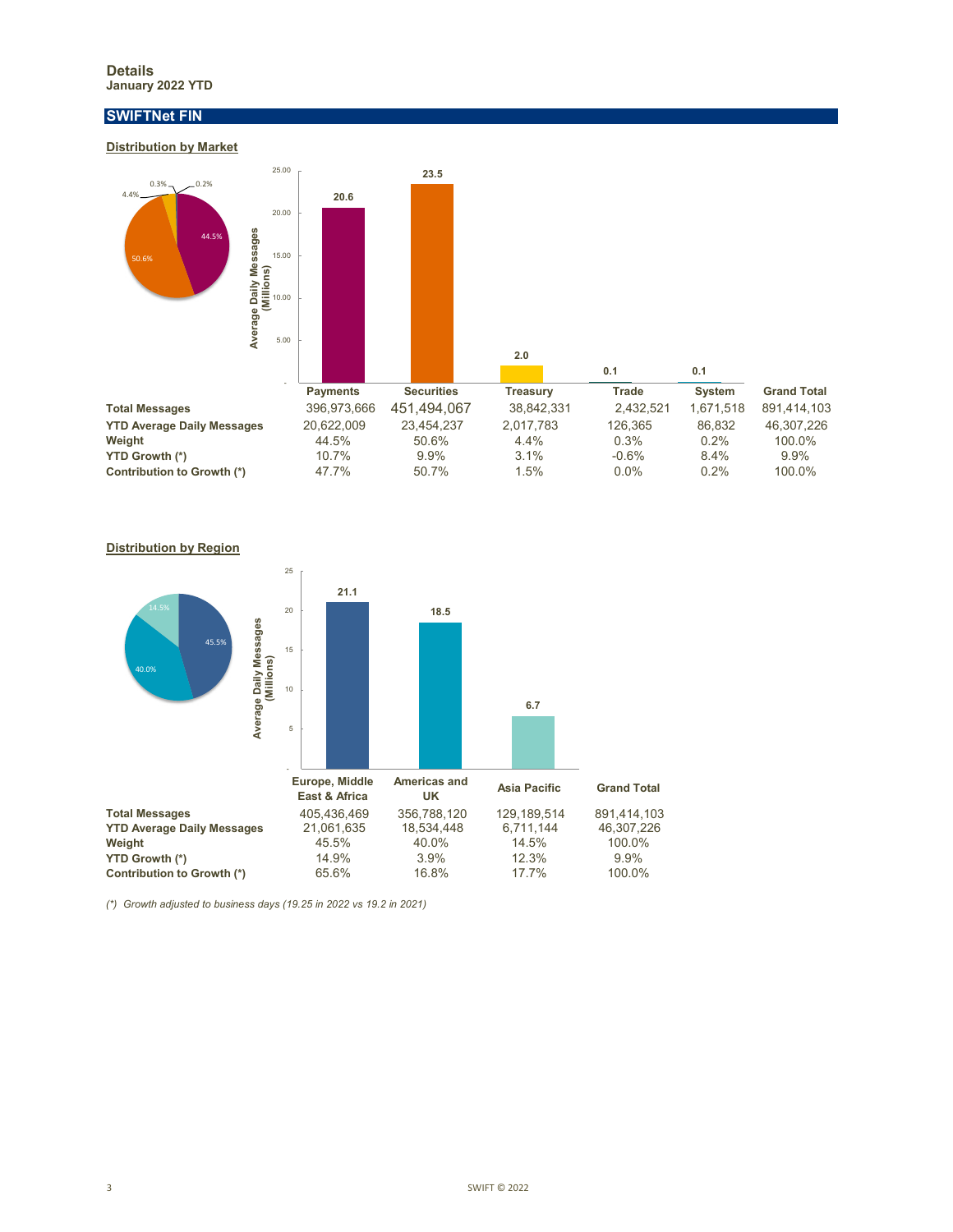# SWIFTNet InterAct



## SWIFTNet FileAct



(\*) Growth adjusted to business days (19.25 in 2022 vs 19.2 in 2021)